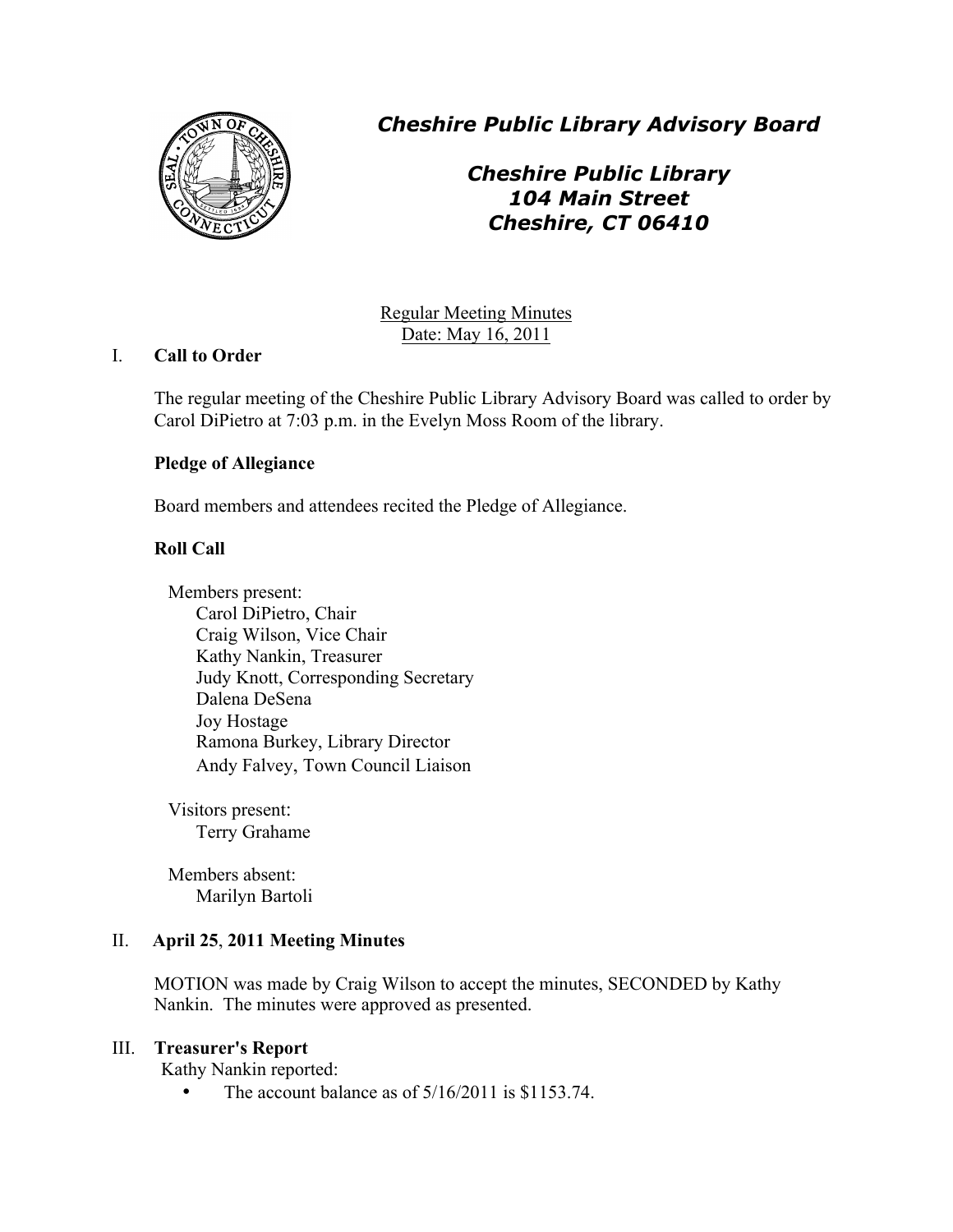# CHESHIRE PUBLIC LIBRARY ADVISORY BOARD Meeting Minutes May 16, 2011

### IV. **Reports of Committees**

# 1. School-Library Partnership

Carol DiPietro relayed the following report from Sue Hartley:

- Old Business: Sue Hartley and Ramona Burkey had a successful display and handouts at the Chamber of Commerce Home and Garden Expo on 4/30. Ramona gave demonstrations of various e-book readers. Sue told people about the upcoming summer programs. They handed out plantable bookmarks.
- Summer T shirts will be Kelly green. Design has been approved and t shirts are ready for the print shop.
- Outreach: Nursery School Book Delivery: Sue picked up all books from the nursery school. They are very happy with delivery system. They are pleased with Lit Kits and have encouraged their parents to come to the library and check out the kits.
- School Visits: Had successful visit to Highland on  $5/9/11$ , speaking to  $1<sup>st</sup>$  and  $2<sup>nd</sup>$ graders about summer reading program. Dodd Future Educators of America (FEA) held a program on  $5/12/11$  with a story, craft and snack.
- Outreach: The Children's Room continues to supply books for the Teen Tutoring program at the Yellow House. Local nursery schools are pleased with our book delivery system. Sue has also introduced the nursery school to our Literacy ('Lit') Kits, which contain books, a CD, an activity book and a DVD. Lit Kits are listed online at www.cheshirelibrary.org.
- Career Mentoring: Sue discussed the services offered by the library to a patron expressing interest in becoming a librarian, and had her observe the Family Place program. Sue also directed her to speak with other school and special librarians. Laura Filion served as student Library Director on 4/15. Future Educators of America from Dodd Middle School will host a program with stories, crafts and refreshments on 5/12.
- Upcoming School Visits: Visiting 2<sup>nd</sup> graders at Chapman School on 6/6. Chapman  $1<sup>st</sup>$  graders from Chapman will visit the library on  $6/7$  to get library cards and learn about the Summer Reading Program. Visiting Stork Club on 6/28. Will try to schedule visits with Doolittle, Norton and Darcey Schools.
- Upcoming events: Edward Leonard will hold drumming circle workshops on June  $9<sup>th</sup>$  and  $16<sup>th</sup>$  for children ages 3-5 and on June 23<sup>rd</sup> and June 30<sup>th</sup> for children ages 6+. June  $27<sup>th</sup>$  – Pumpernickel Puppets present Peter Rabbit. June  $29<sup>th</sup>$  – Critter Caravan with small domestic and exotic pets.
- 2. Funding Resources (Mr. Wilson) No report.
- 3. Marketing Plan: (Mr. Wilson)

Prior to tonight's meeting, the Marketing Plan Committee met and made final edits to the marketing plan to Ramona Burkey. Mrs. Burkey will revise the Marketing Plan accordingly and send a "final" version to the committee before the next meeting. The Board will vote on the marketing plan at the June board meeting.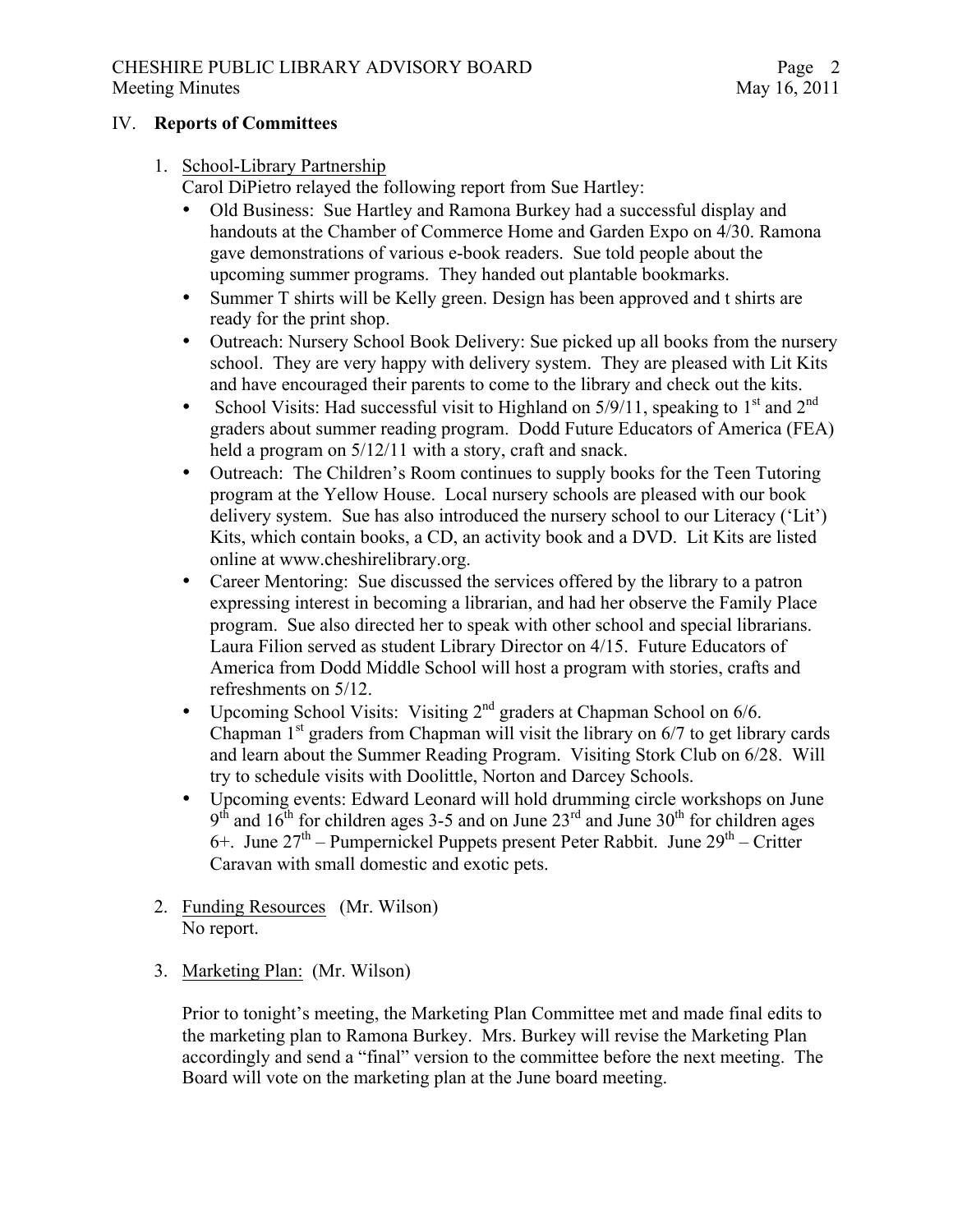#### V. **Communications**

Mrs. DiPietro received numerous e-mails from various organizations, including e-mails from ACLB, ALA, etc. The American Library Association annual conference will be held in New Orleans June 23-28.

Mrs. Hostage reported the First CT Book Festival, featuring dozens of authors, will be held at the Hartford Campus of the University of CT on May 21-22 from 10am-5pm each day.

### VI. **Report of the Chair –** Carol DiPietro

Mrs. DiPietro reported:

- She attended the Home and Garden Expo at CHS and volunteered at the Library table. Many people signed up for CPL e-mails. The plantable bookmarks were well received. Questions she received: A patron from Hamden wanted to get a Cheshire library card and was please to learn she could use her Hamden card at CPL. Another patron questioned why the CPL was not open on Sundays.
- Called Mary Fritz and Vicki Nardello about the possible closing of the CT Library.

### VII. **Report of the Library Director –** Ramona Burkey

See attached report.

**Technology:** Our updated website will debut within the next month (a June rollout).

**Programs and Services:** April circulation was down 2% over that of April 2010, and our total circulation is down 1.5% fiscal year to date. Most other public libraries are experiencing a similar phenomenon. However, our downloadable materials circulation is up 28%, and Blu-Ray DVDs are up 263%. The door count for the year has not decreased. New fiction books for adults, teens and children remain very popular.

The remainder of our Earth Month programs was very well-attended, including 30 participants for "Bat Chat" (featuring Theo the Bat) on May 4. Kudos goes to Bill Basel, Head of Reference, for planning and hosting our Earth Month programs, in conjunction with Suzanne Simone, the Town Environmental Planner.

On 4/30, Ramona Burkey, Sue Hartley and Edith Evangelist staffed the library's booth at the Chamber of Commerce's annual Home, Garden and Business Expo at Cheshire High School, with Board members Carol DiPietro and Kathy Nankin. We all spent a great deal of time and energy educating attendees about library programs and services (and helping them experiment with the library's iPad, Kindle and Nook eReaders).

*Don't miss these upcoming programs:* We have begun a Saturday morning drop-in craft program for children that will run through June; this program was in response to patron's requests for a Saturday program. On 5/19 we will offer a lectured called "Facing the Future Together," a program for seniors and their adult children, as part of our "Healthy, Wealthy and Wise" series co-sponsored by the Cheshire Senior Center. On 5/26 we will host a visit by cookbook author Diane Gardner of Madison, CT, who will discuss her new cookbook *What's Cooking in New England*. Copies will be available for purchase and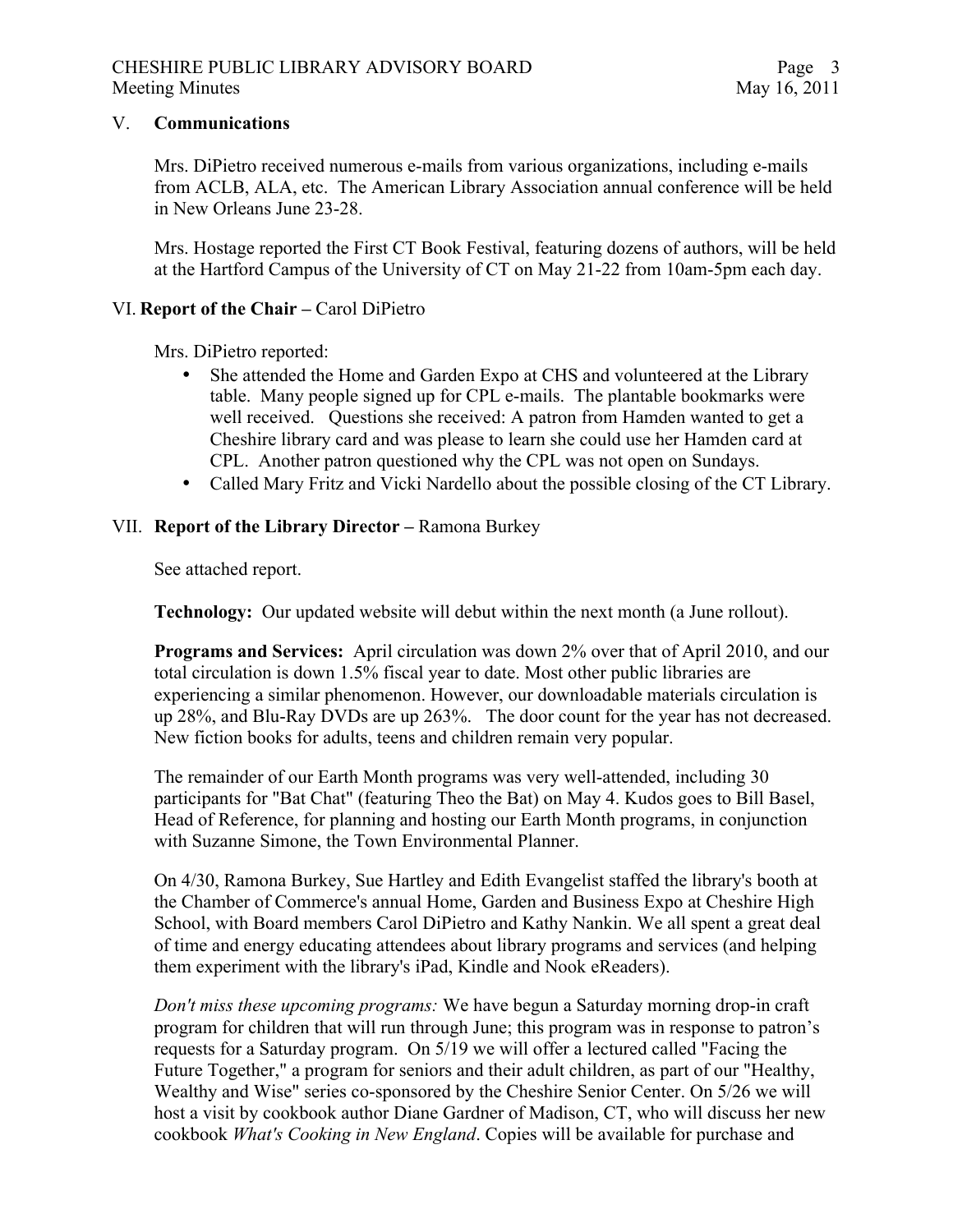### CHESHIRE PUBLIC LIBRARY ADVISORY BOARD Meeting Minutes May 16, 2011

signing, and there will be a food tasting. We will be closed on Monday, May 30 for Memorial Day. Our June 5 Sunday Showcase concert will feature Prester John, a New Haven duo who will perform acoustic folk, jazz, classical, pop, bluegrass and the avant garde. June 13th's Civil War book discussion title is *Mary Chesnut's Diary*, by Mary Chesnut. Please remember to check our website (www.cheshirelibrary.org) for dates and times of programs. 200 people attended a Ukrainian Choral group on 5/15.

Please join us at this year's Supporter Appreciation Reception on Monday, June 6 from 6:15 to 7:00 in the Mary Baldwin Room. A separate invitation is distributed to board members, Friends, Donors, Town Councilors, and dignitaries.

**Personnel:** Library department heads and Mrs. Burkey will be working on staff performance evaluations over the next several weeks.

**Budget**: State Library Budget: The Governor reached an agreement with state unions late Friday: There will be no furloughs and no layoffs for the next four years; there may still be further cuts to the State Library's budget.

**Buildings and Grounds:** During this spring or summer, the library may be closed for some or most of a day while CL&P replaces a transformer in front of the library as part of routine maintenance. They may also decide to replace the electrical line out to the street. Since we have no generator and our emergency lights' batteries last only one hour, for safety reasons we cannot be open to the public or have staff to come to work during a prolonged power outage such as this. The library will publicize the date and nature of the work with signs, e-blasts, and notices in local newspapers and on the website.

**Policies and Planning:** As part of a town-wide initiative, Lieutenant Jim Fasano of the Cheshire Police Department came to our May  $6<sup>th</sup>$  monthly staff meeting to talk about security procedures. Kelley Gile, our Teen Services Librarian, has completed the Young Adult Library Services Association (YALSA) Teen Services Evaluation Tool and our services rate very highly. The evaluation tool looks at the teen services your library provides and identifies areas that can be improved. A copy of the lengthy evaluation tool is available from Mrs. Burkey upon request.

**Other/Meetings:** Met individually with all library department heads; three weekly sessions of the online advocacy course "Turning the Page;" a town department heads meeting; the Cheshire Home, Garden and Business Expo; the Connecticut Library Association's annual conference in Stamford; the Cheshire Neighbor to Neighbor Energy Challenge's official launch event at CHS; a monthly library staff meeting; our annual library volunteers luncheon; the Business Appreciation Day breakfast at Elim Park; a monthly library managers' meeting; and an online LCI budget meeting.

The Friends of the Cheshire Public Library are holding a reception this evening in the Mary Baldwin Room and holding their annual elections. The Friends donate about \$40,000 a year to the library for programming. Mrs. Burkey invited Board members to drop by the reception with her after this meeting.

#### VIII. **Unfinished Business**